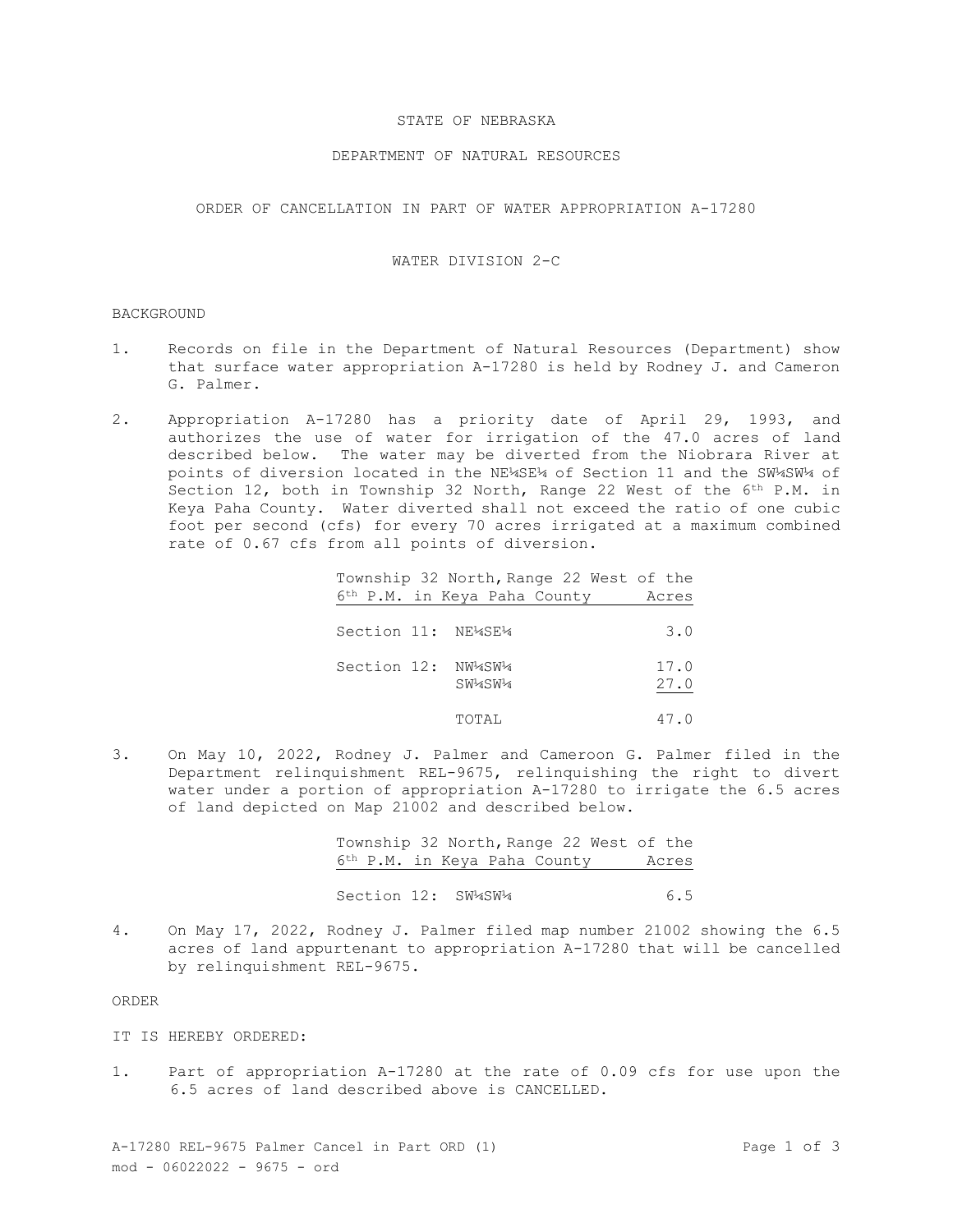2. Appropriation A-17280 now authorizes the appropriator to divert water from the Niobrara River to irrigate 40.5 acres of land. The points of diversion remain in the NE¼SE¼ of Section 11 and the SW¼SW¼ of Section 12, both in Township 32 North, Range 22 West of the 6th P.M. in Keya Paha County. Water diverted shall not exceed the ratio of one cfs for every 70 acres irrigated at a maximum combined rate of 0.58 cfs (260 gallons per minute) from all points of diversion.

|                    | Township 32 North, Range 22 West of the  |              |
|--------------------|------------------------------------------|--------------|
|                    | 6 <sup>th</sup> P.M. in Keya Paha County | Acres        |
| Section 11: NE4SE4 |                                          | 3.0          |
| Section 12: NW4SW4 | SW4SW4                                   | 17.0<br>20.5 |
|                    | TOTAL                                    | 40.5         |

- 3. All terms and conditions of previous orders for appropriation A-17280 remain in effect unless specifically changed by this Order.
- 4. The appropriator must comply with all relevant statutes. These relevant statutory requirements include, but are not limited to, the following:
	- A. Notify the Department of any change in ownership or address.
	- B. Notify the Department of the name and address of the person responsible for the use of the water appropriation (this may include farm managers, tenants, or relatives that actually apply the water to the approved use).
	- C. Obtain approval from the Department prior to taking any action that changes the location of the point of diversion, the location of the place of use, the type of use, or the type of appropriation.

### ADDITIONAL INFORMATION

Failure to comply with all laws and regulations pertaining to surface water appropriations and any orders issued by the Director of the Department of Natural Resources may result in the cancellation of the appropriation, temporary closing of the appropriation, administrative penalty, criminal prosecution, or any combination thereof.

Nebraska law provides that failure to use a portion or all of a perfected appropriation for more than five consecutive years may result in cancellation of the appropriation.